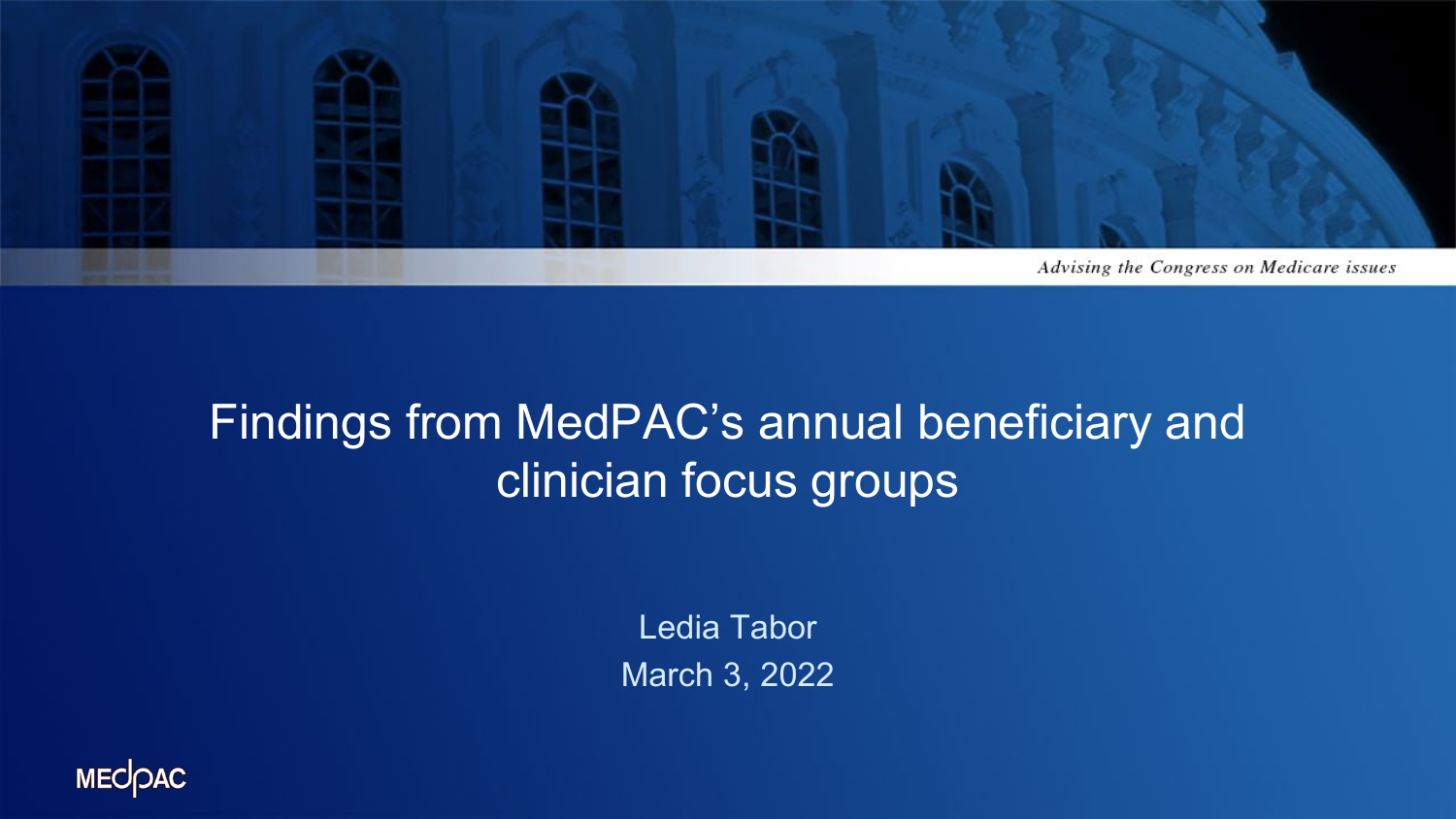## Why we do focus groups

- **Supplement our claims and survey analysis by providing** information on how beneficiaries and clinicians are using the program
- **If Identify emerging trends in access to care and** organization of care that are not yet detectable through claims data
- Allow us to gain real-time knowledge of Medicare beneficiary and clinician experiences and perspectives

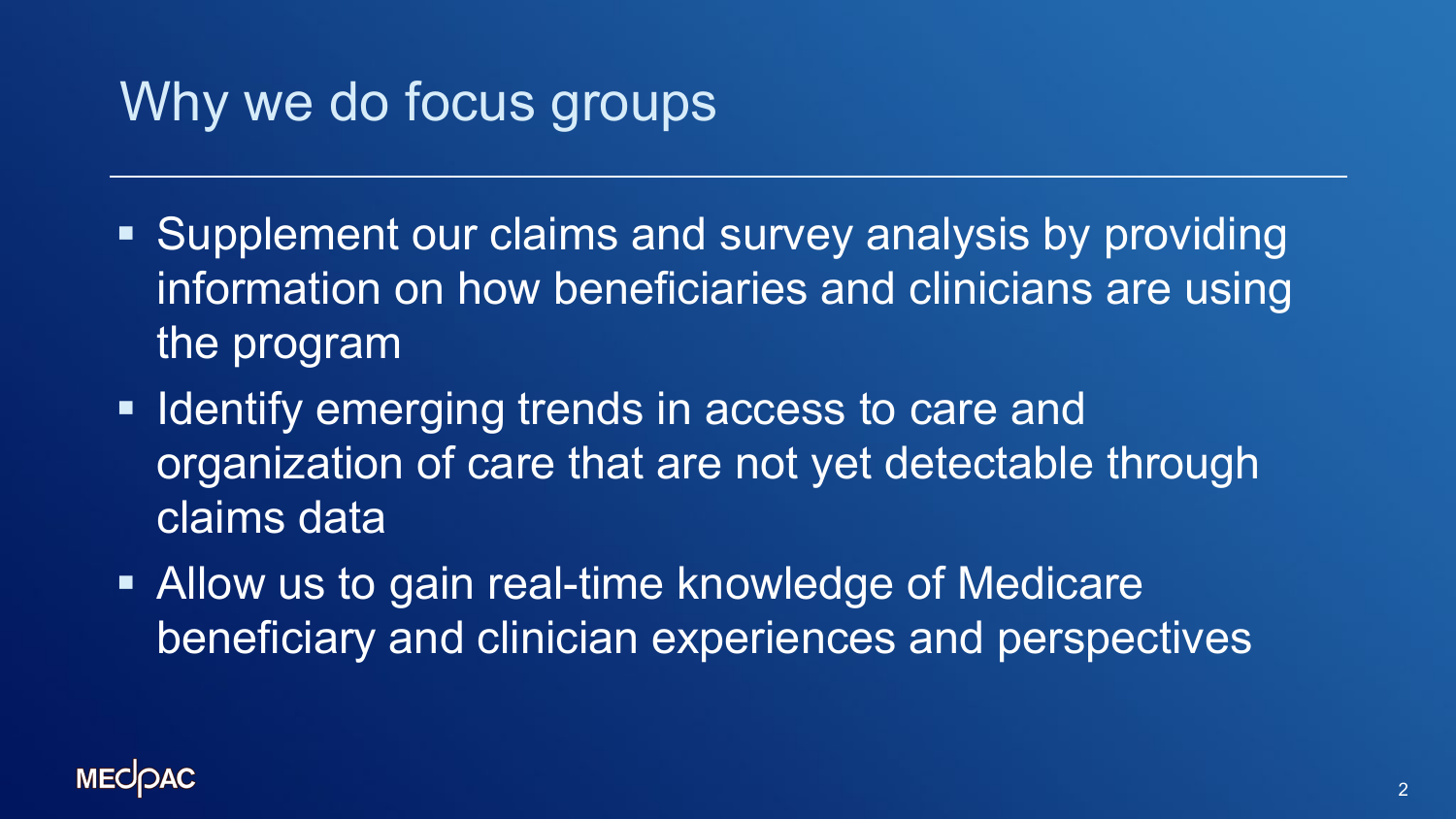## Focus group discussion topics

| <b>Topics covered every year</b>                              | • Medicare coverage options<br>• Access to care<br>• Changing organization of care<br>• Prescription drugs |
|---------------------------------------------------------------|------------------------------------------------------------------------------------------------------------|
| <b>Examples of additional topics</b><br>that change over time | • Telehealth<br>Delaying care due to the<br>$\bullet$<br>coronavirus pandemic                              |

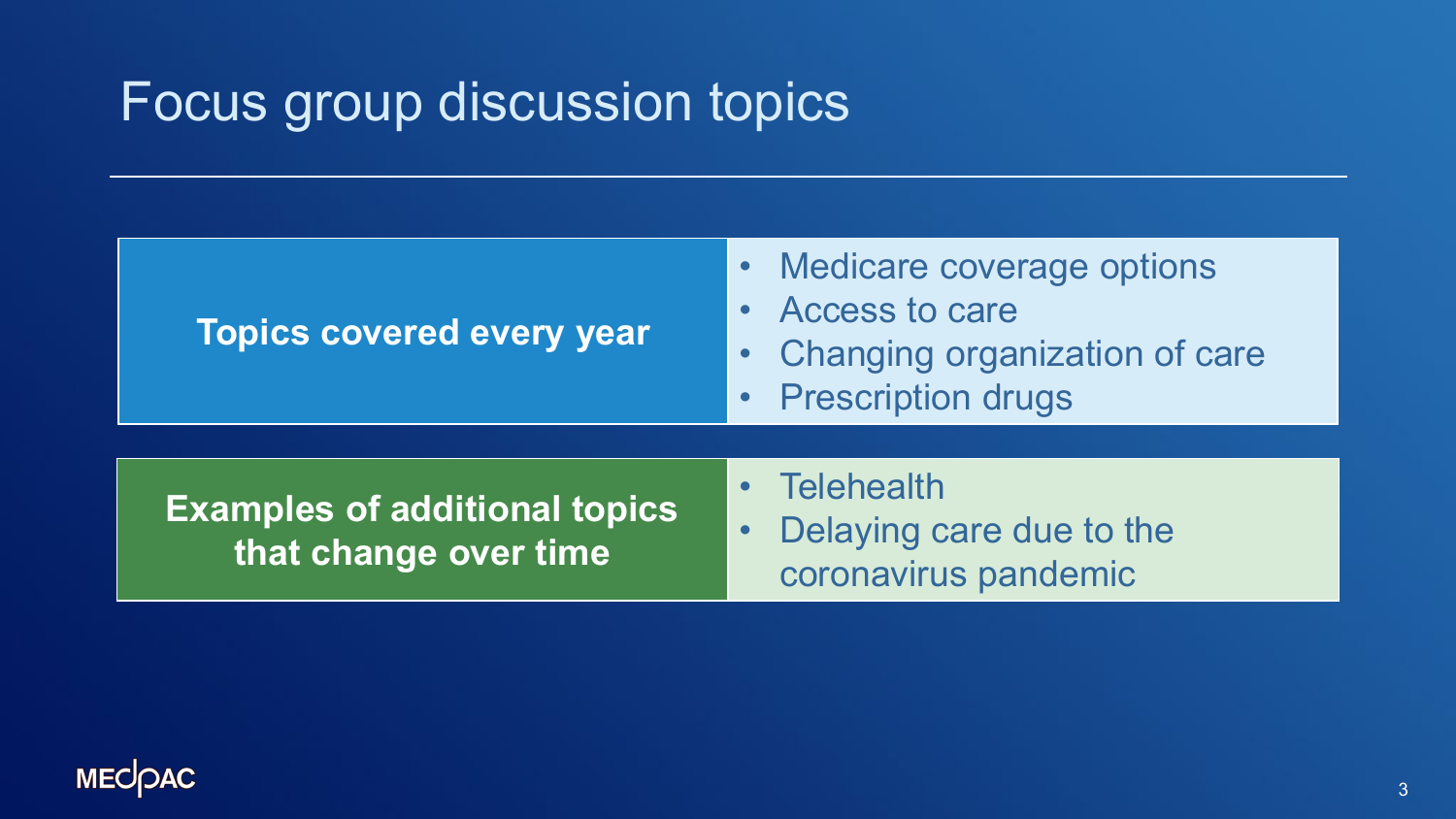# Conducted 21 virtual focus groups in 2021

- Participants resided around San Francisco, Houston, New York City, and selected rural areas
- Groups of participants:
	- Medicare beneficiaries (age 65 or older)
	- Dual eligible beneficiaries
	- Clinicians (primary care physicians, specialists, NP/PAs)



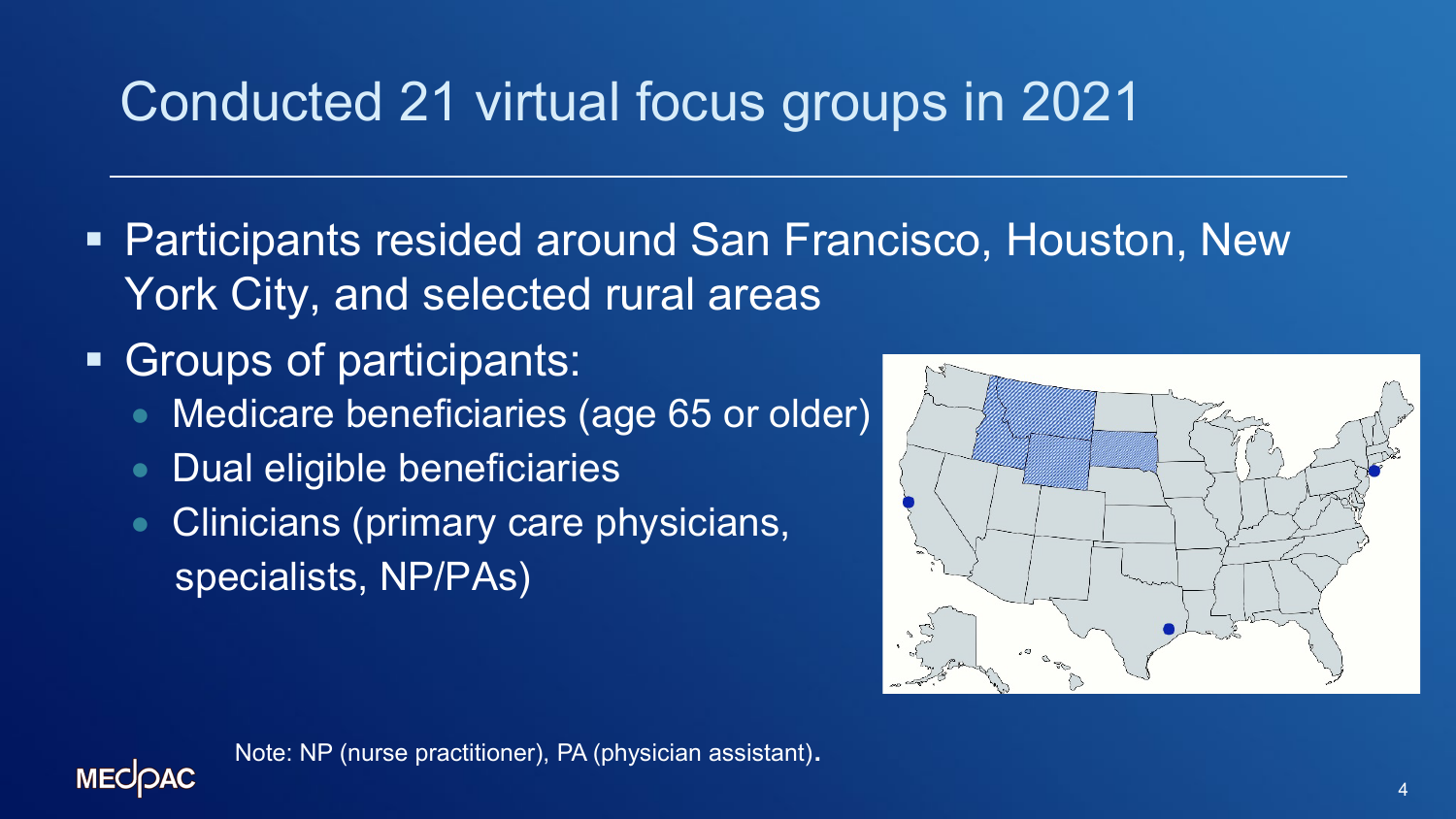## Signing up for Medicare

- Almost all beneficiaries knew they needed to sign up for Medicare at age 65
	- Received information in the mail, on television, from employer, family and friends
- Most beneficiaries signed up for Medicare at age 65, except for those who were previously eligible due to disability or had comparable coverage
	- Received help from brokers, family members, employers, online tools, 1-800-Medicare, Social Security offices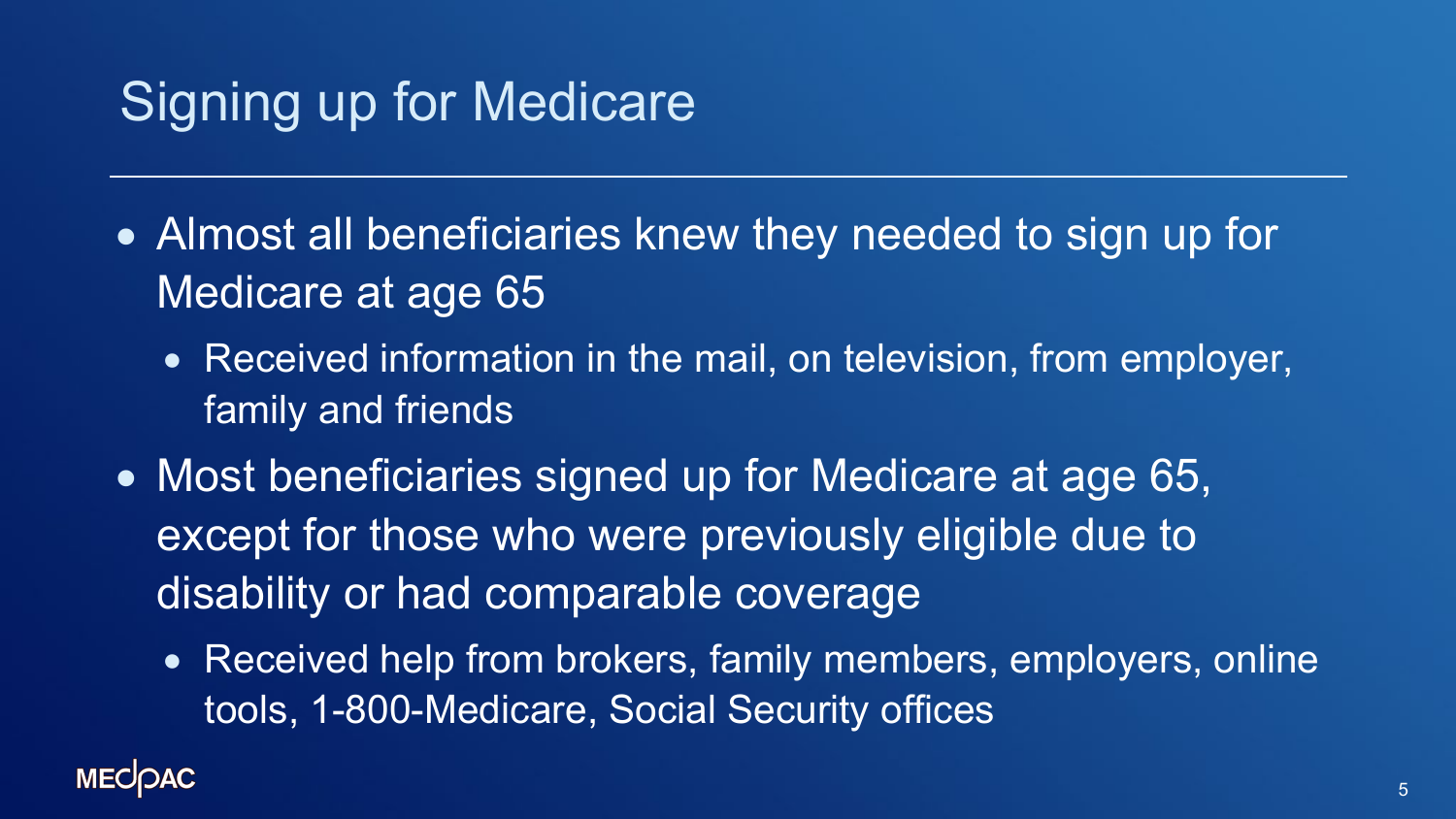### Understanding Medicare and plan choices

- Beneficiaries generally understood that original Medicare and Medicare Advantage (MA) were different; however:
	- Some expressed confusion about the differences
	- Some were confused about the different parts of Medicare (i.e., difference between Part D and supplemental coverage)

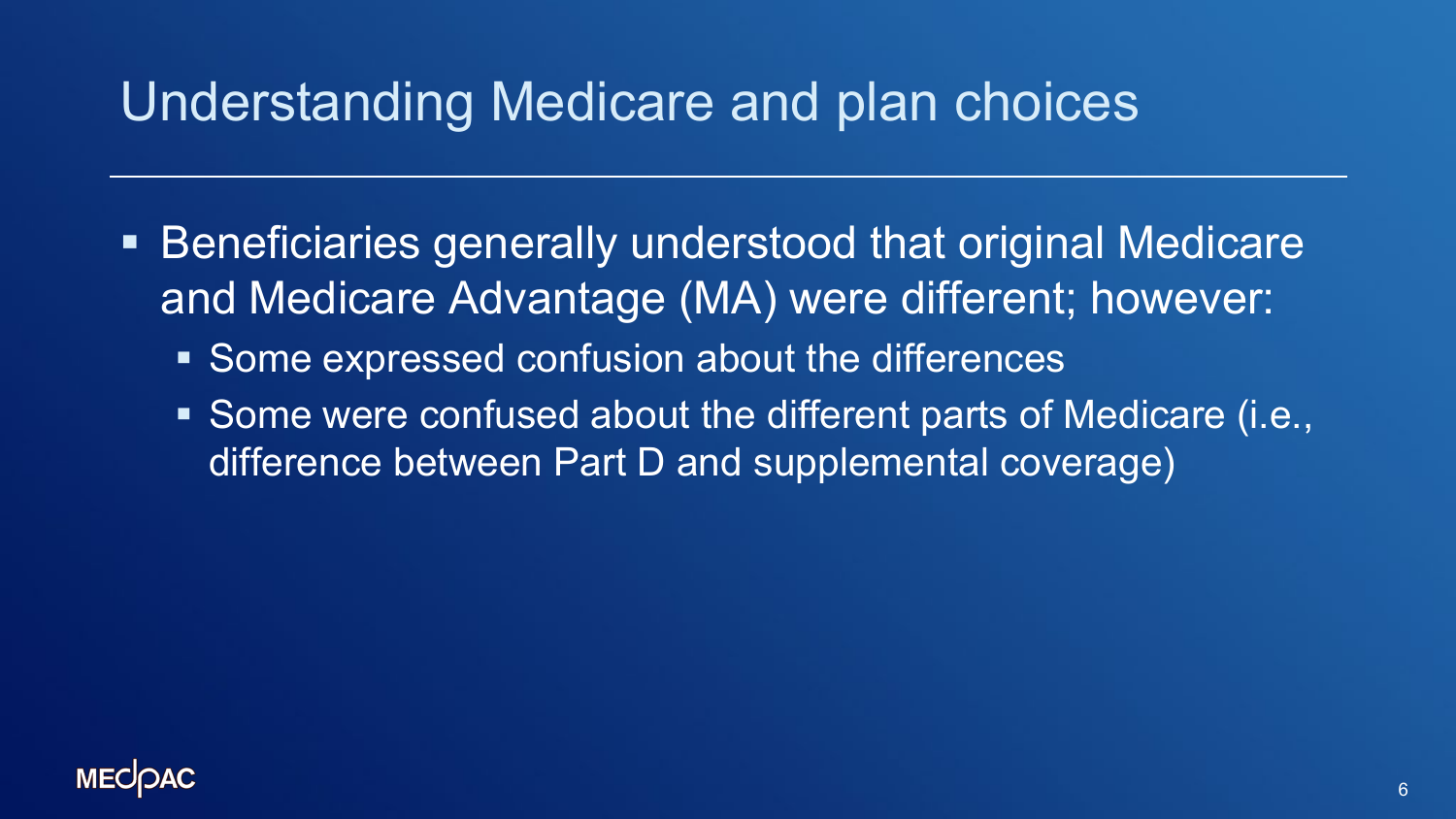## Choosing between original Medicare and MA

- Beneficiaries considered cost, amount of coverage, health status, and choice of doctors
	- Beneficiaries who selected MA cited cost, provider acceptance of the insurance, and inclusiveness
		- Access to providers and supplemental benefits were biggest consideration when selecting a plan
	- Beneficiaries who preferred original Medicare cited more flexibility, familiarity, and supplemental coverage fit their needs

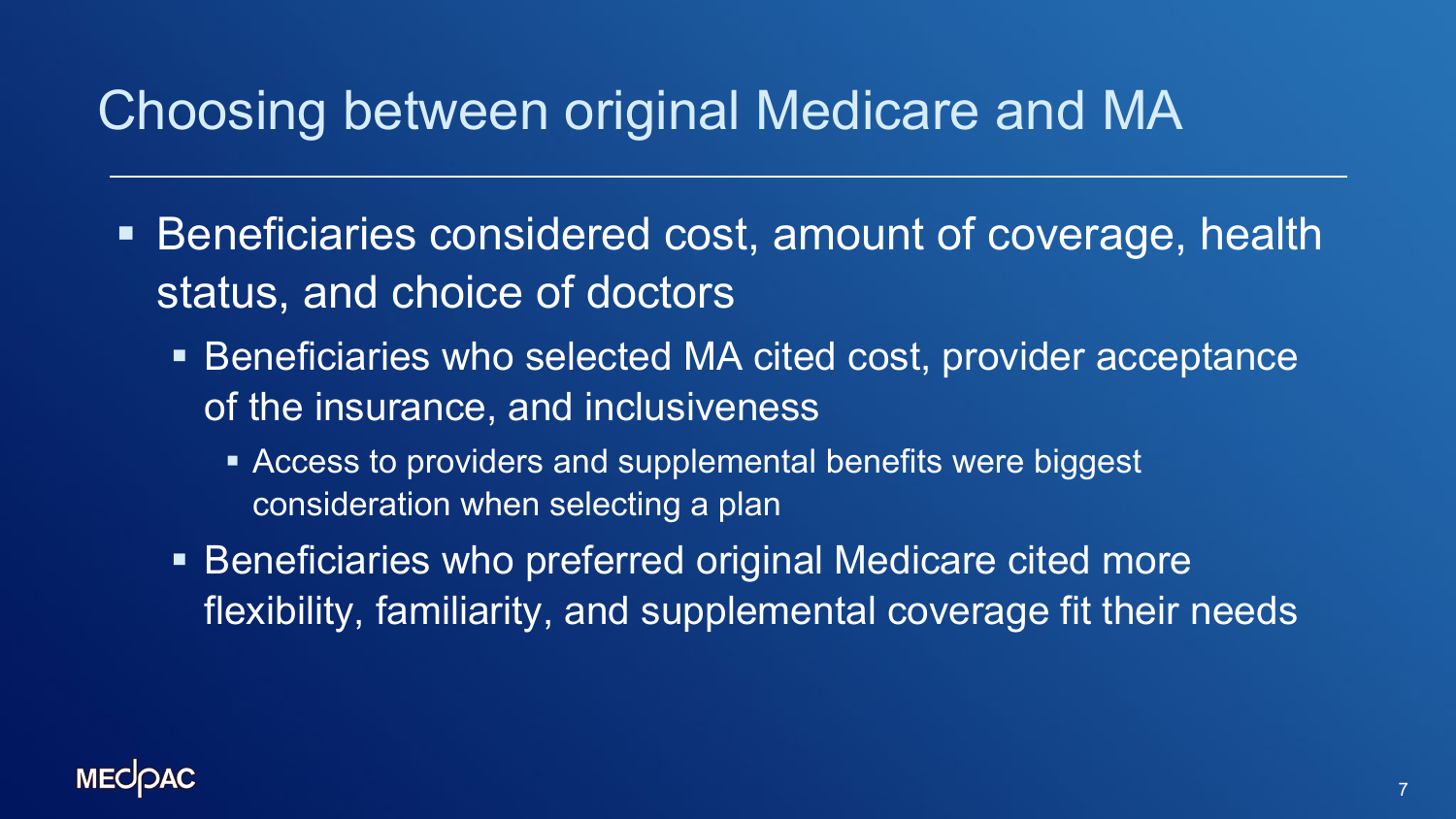## Satisfaction with coverage

- Most beneficiaries 65 years or older were satisfied with their overall insurance coverage
	- Dual-eligible beneficiaries slightly less likely to be satisfied
- **Majority of beneficiaries 65 years or older were satisfied** with their prescription drug coverage

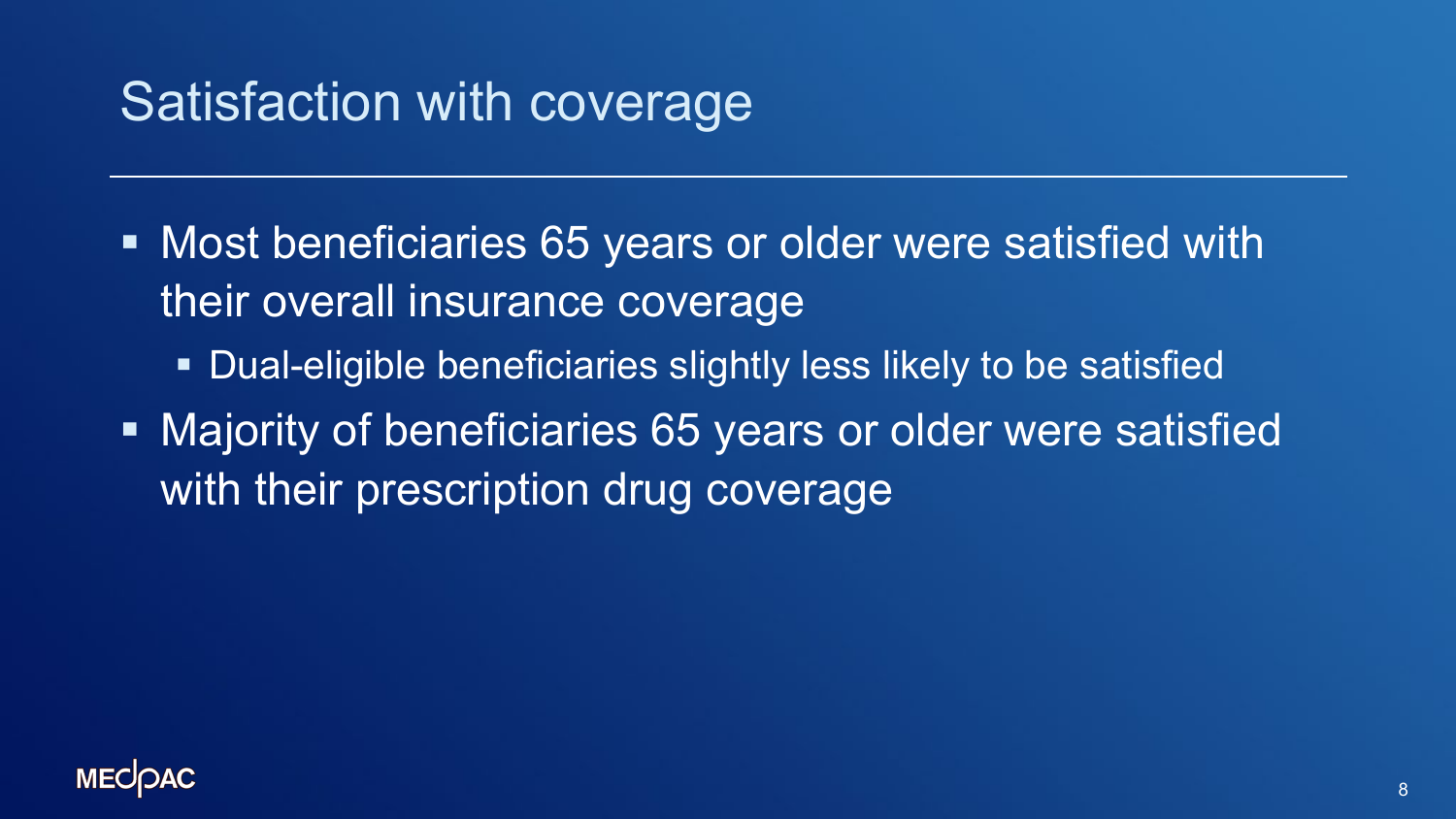## Clinicians' acceptance of patients and insurance

- Most clinicians were accepting new patients, including patients with Medicare
- Several clinicians reported preferences in their practice for MA over original Medicare, which varied by location
	- Reimbursement
	- Ability to coordinate care

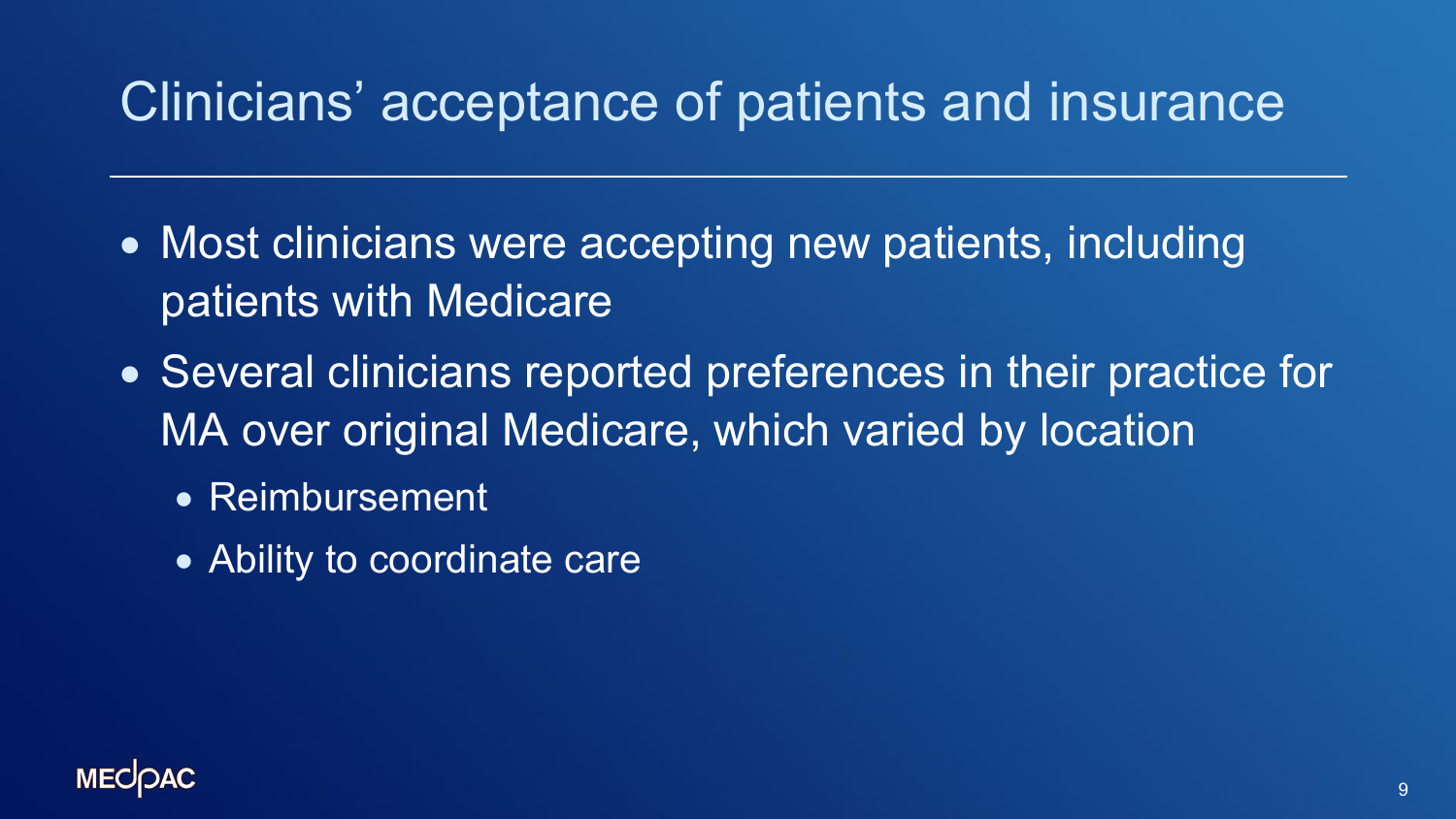### Primary care access

- Nearly all beneficiaries reported a usual source of primary care
	- Most reported a physician as their primary care provider (PCP)
- Most beneficiaries generally reported having timely access to primary care
- Many beneficiaries reported using urgent care or the emergency department, some because it was not feasible to see PCP and some because of convenience

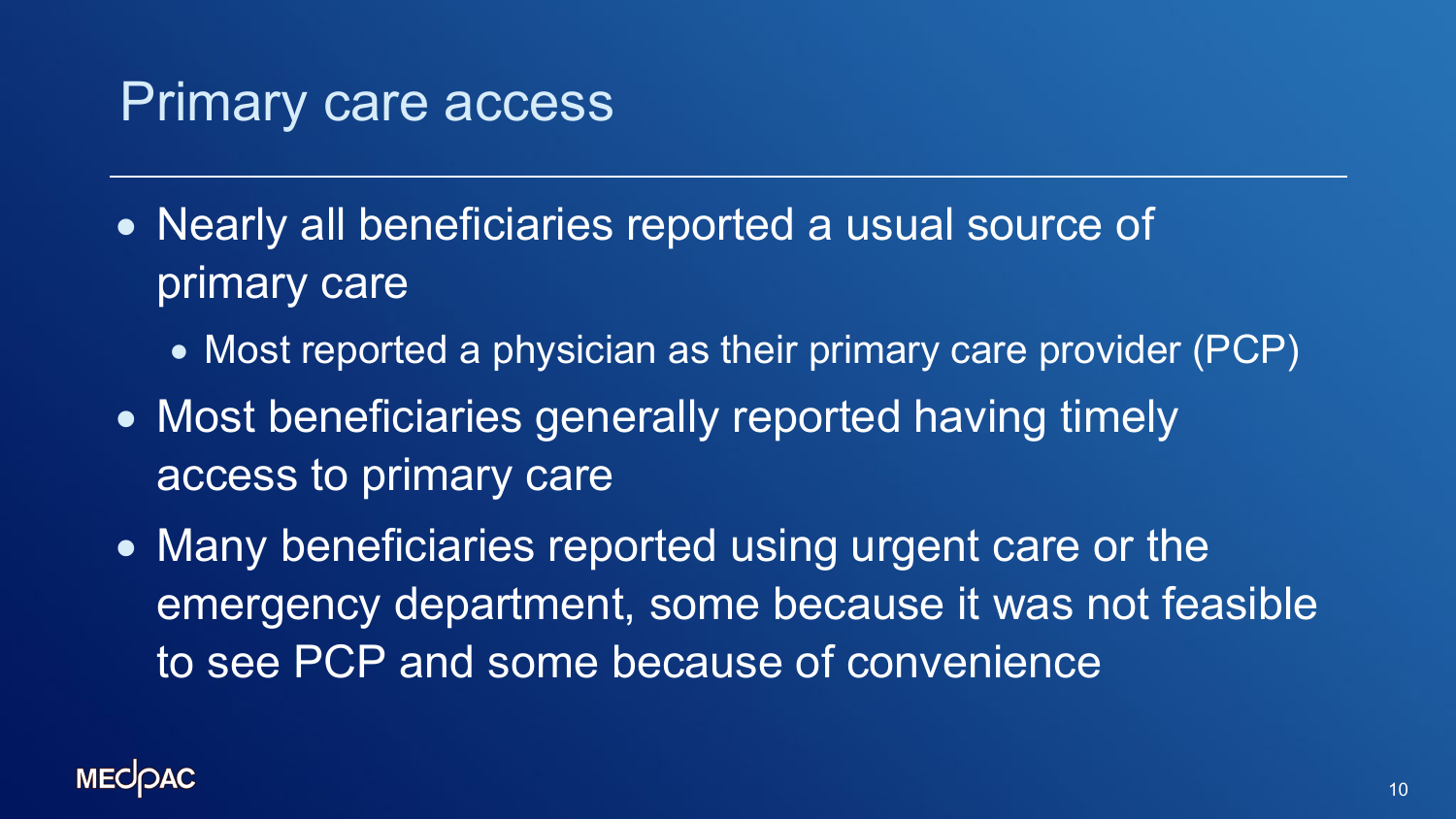## Finding a new provider

- Beneficiaries used different ways to identify a new clinician
	- Looked online, called new practices, asked for referrals, reviewed provider directories
- Beneficiary experiences varied when obtaining a new PCP
	- Some reported no challenges with the process
	- Several reported that some clinicians were not accepting new patients or not accepting Medicare
- Beneficiaries' access to specialty care varied, with wait times to see a new specialist ranging from a few days to months

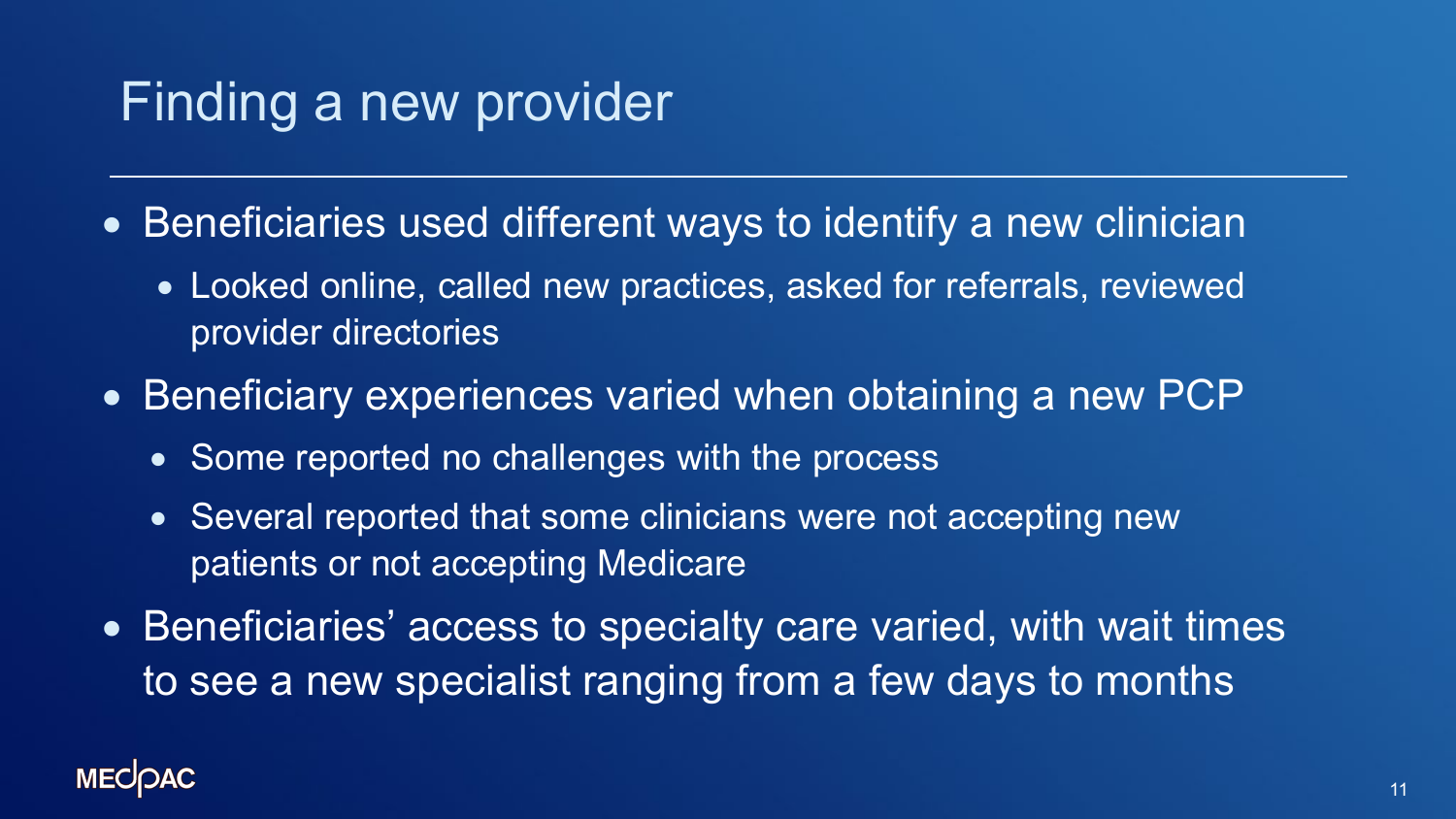## Role of NPs and PAs

- About half of physicians—both primary care and specialty—reported working with NPs and slightly fewer worked with PAs
- Most physicians said the NPs or PAs they work with function fairly independently and in a variety of roles

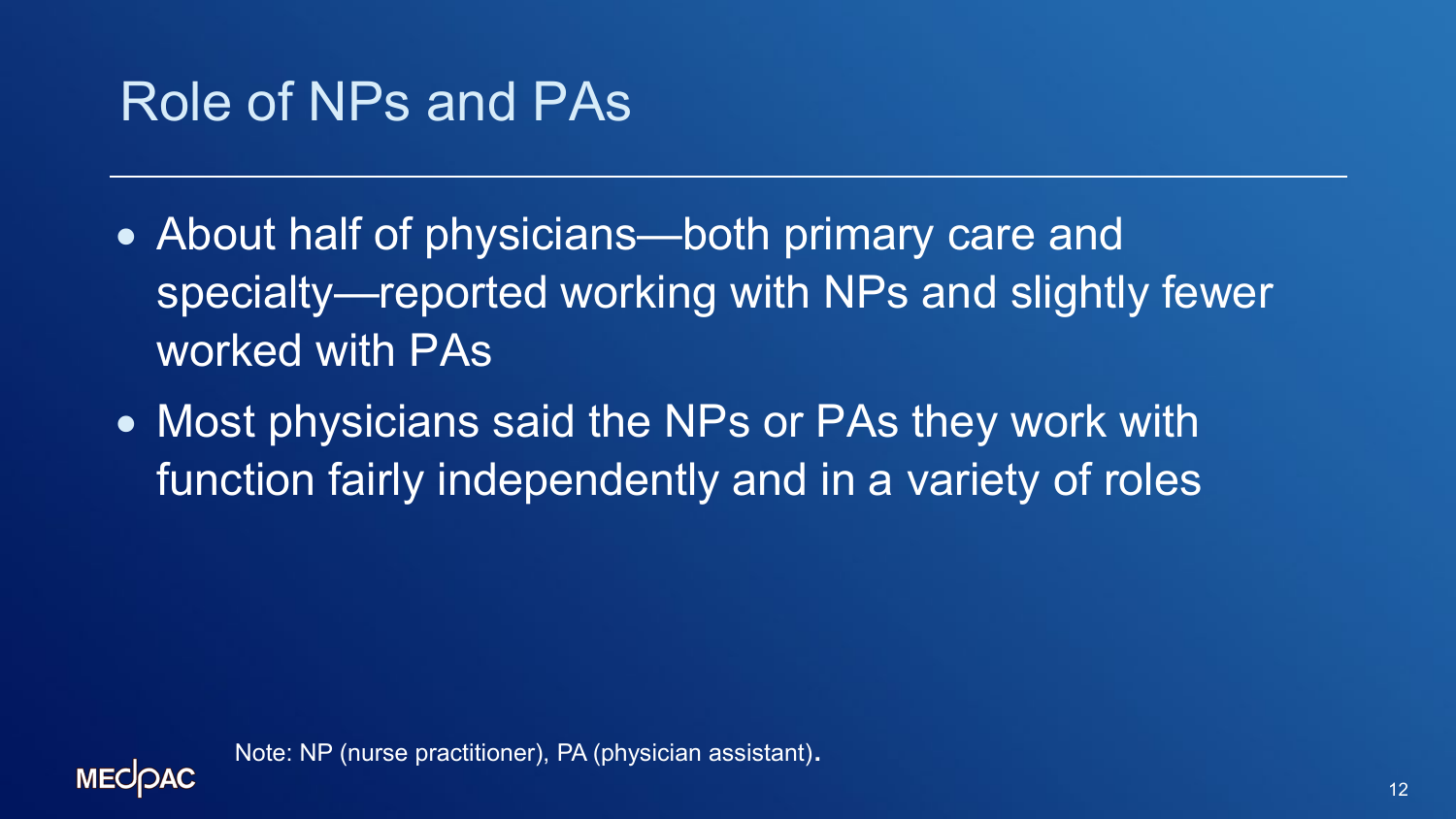### Practice acquisition

- Several clinicians reported that they had been approached to buy their practices
- Hospital systems and private equity firms were among the organizations that wanted to acquire practices
- The majority of these physicians cited autonomy as the reason for denying an offer of acquisition

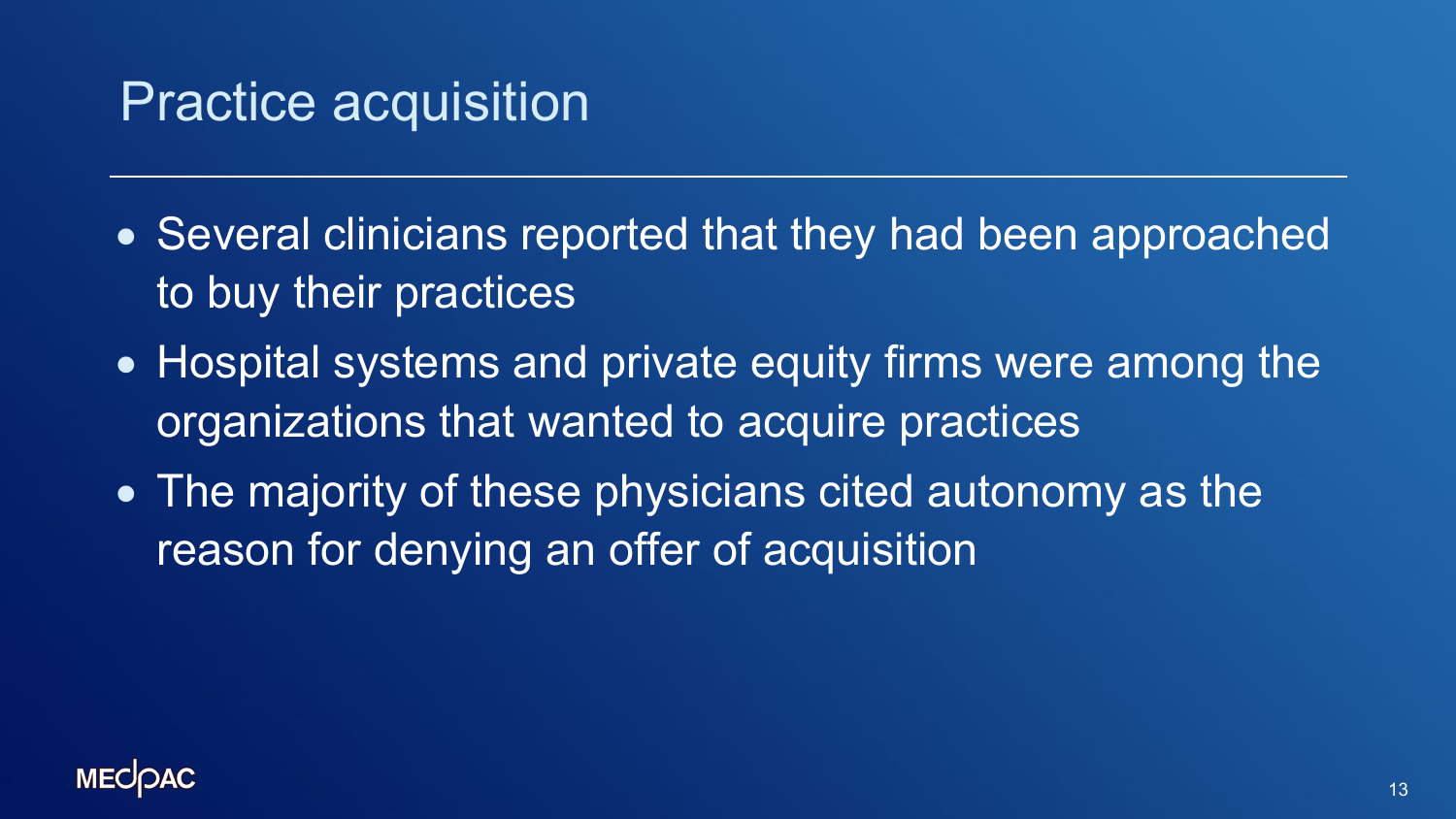## Accountable care organizations (ACOs)

- Over half of physicians we asked were aware of ACOs, with some indicating that they were currently participating in an ACO or had participated previously
- This year no beneficiaries were familiar with the term

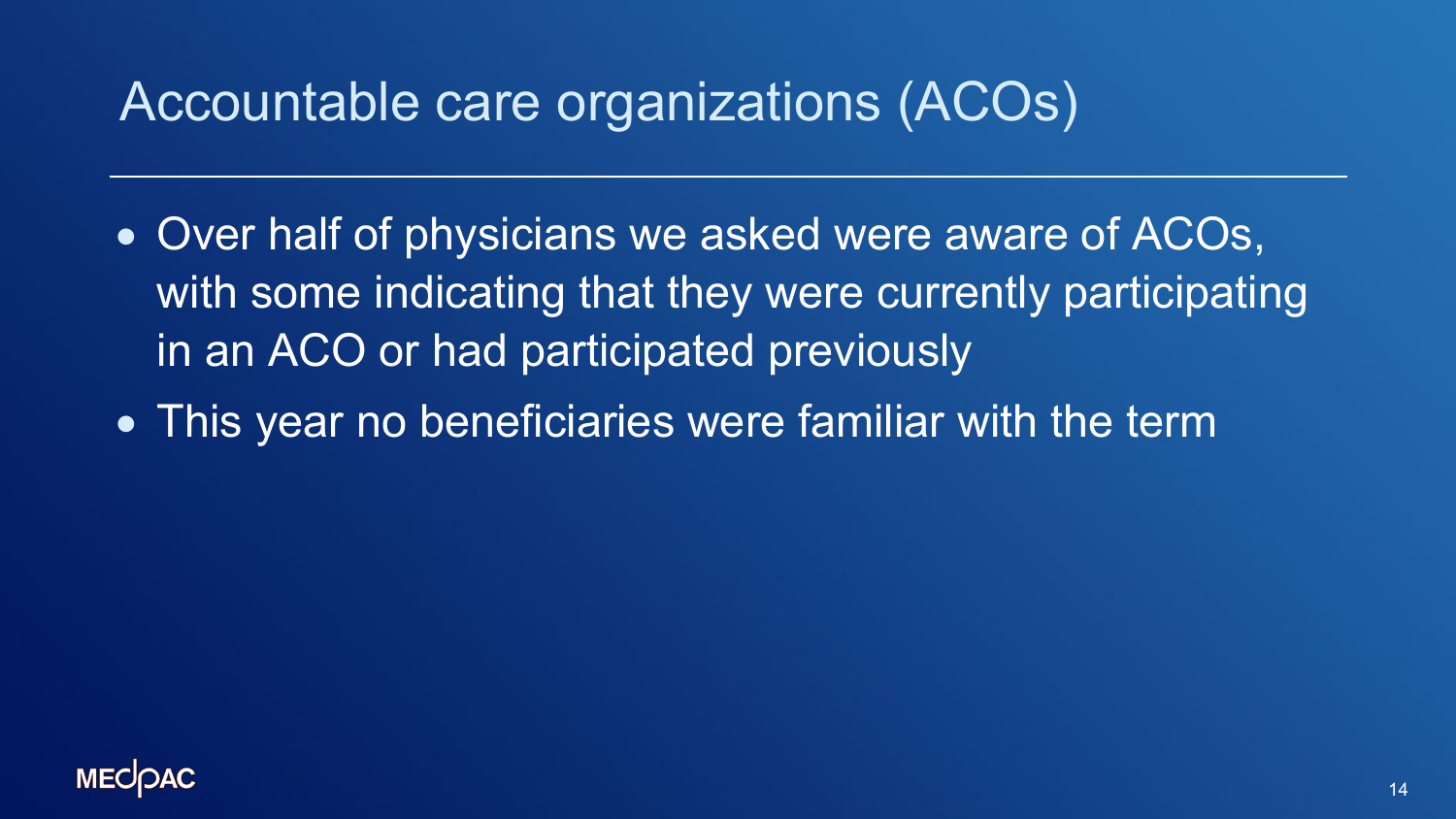## Payment and reporting quality data

- A small number of clinicians knew with confidence that they were participating in the Merit-based Incentive Payment System (MIPS)
- The few clinicians who had a deeper understanding of their participation in MIPS described challenges
	- Difficulty and expense of setting up reporting in the EHR
	- "Broken promises" regarding the potential financial upside

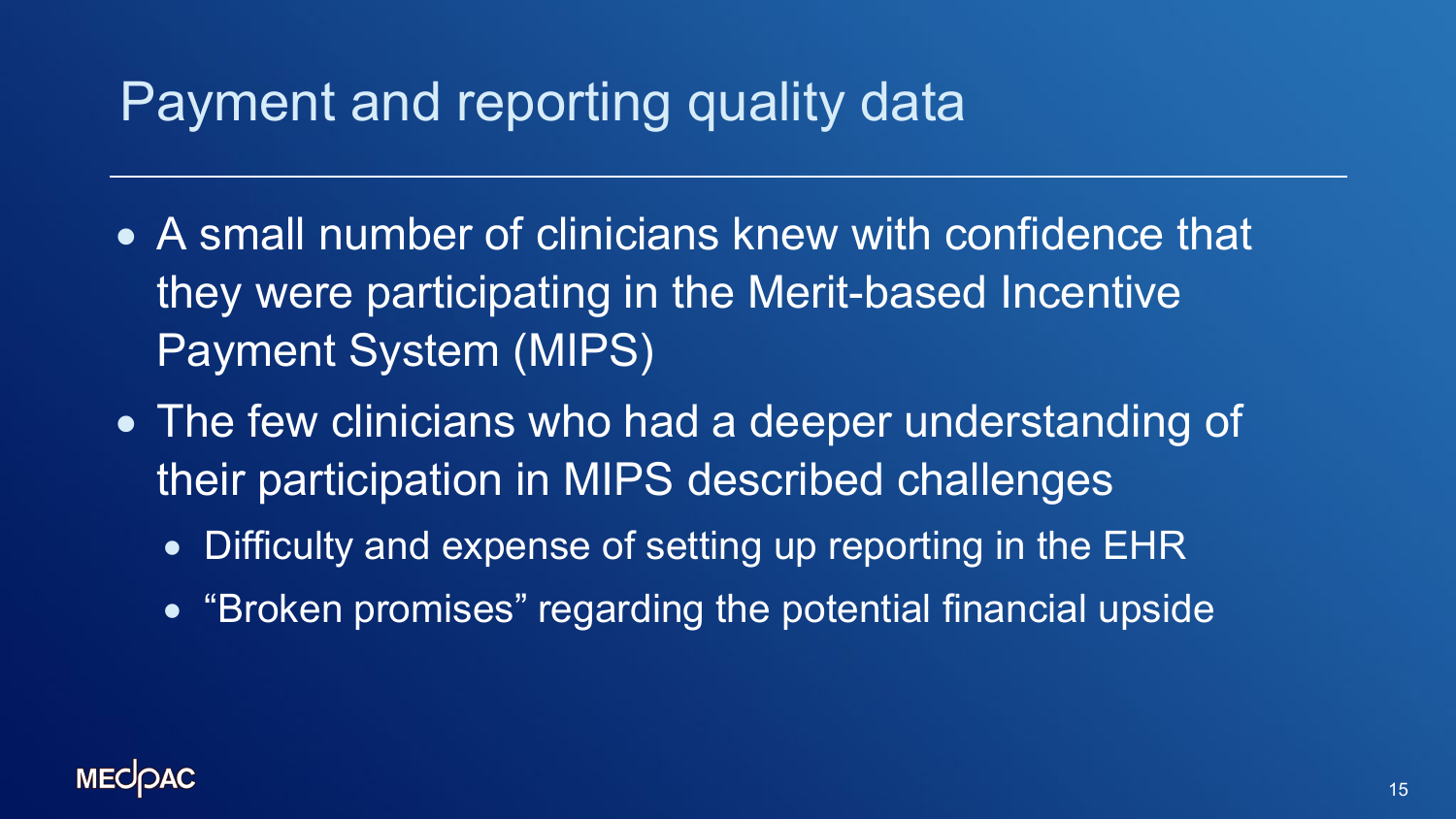## Prescription drug costs

- Few beneficiaries reported having conversations with their clinician about the cost of prescription drugs
- Most beneficiaries knew what their prescriptions would cost before going to the pharmacy and reported that their drugs were affordable
	- A minority of beneficiaries reported facing high out-of-pocket drug costs and how those high costs affected them
- Clinicians and beneficiaries report knowledge and use of **GoodRx**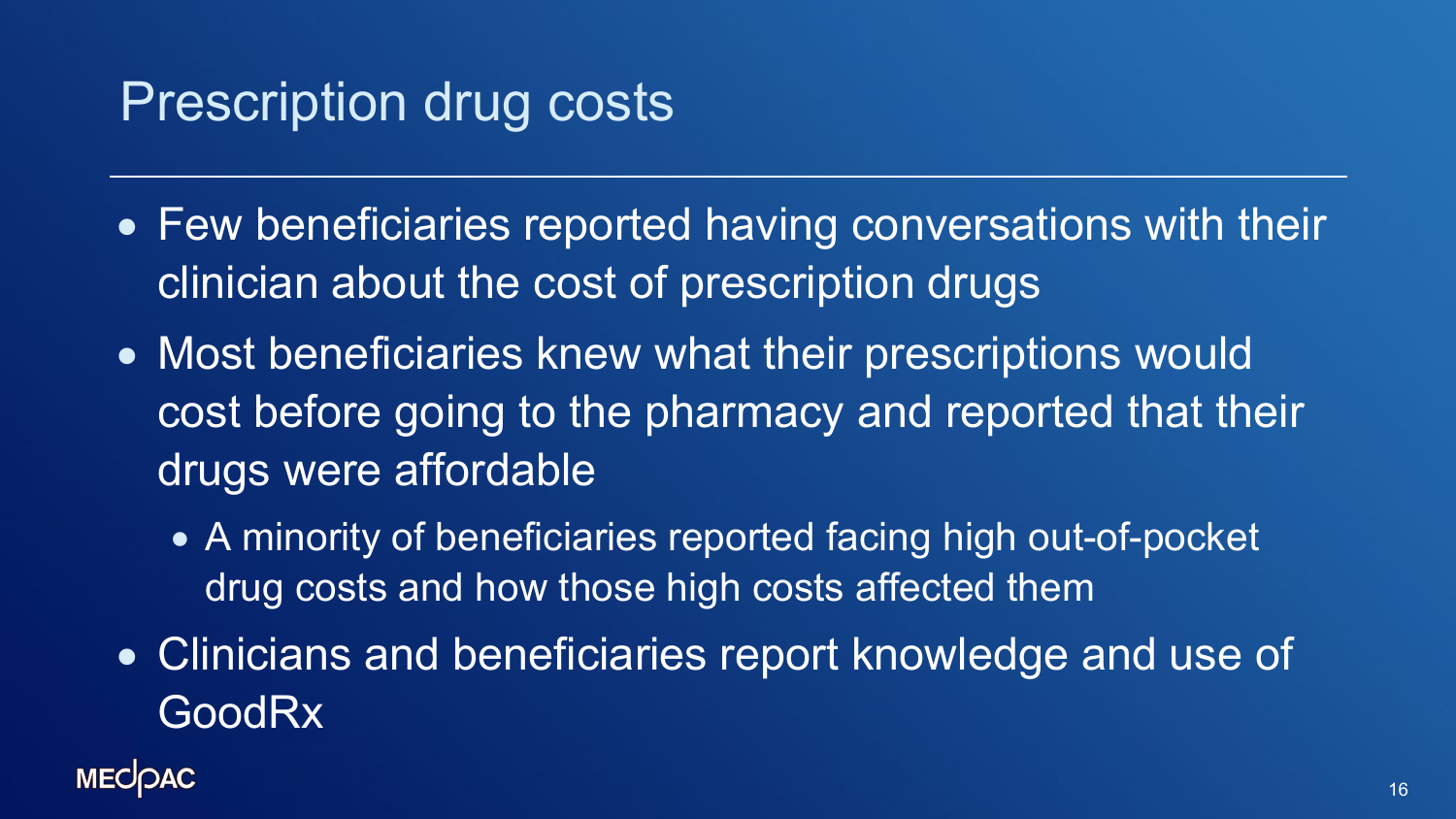## Clinicians' access to prescription drug information

- Clinicians reported unreliable access to comprehensive electronic medication lists for their patients
- Access to cost information and formularies at the point of prescribing is limited for clinicians